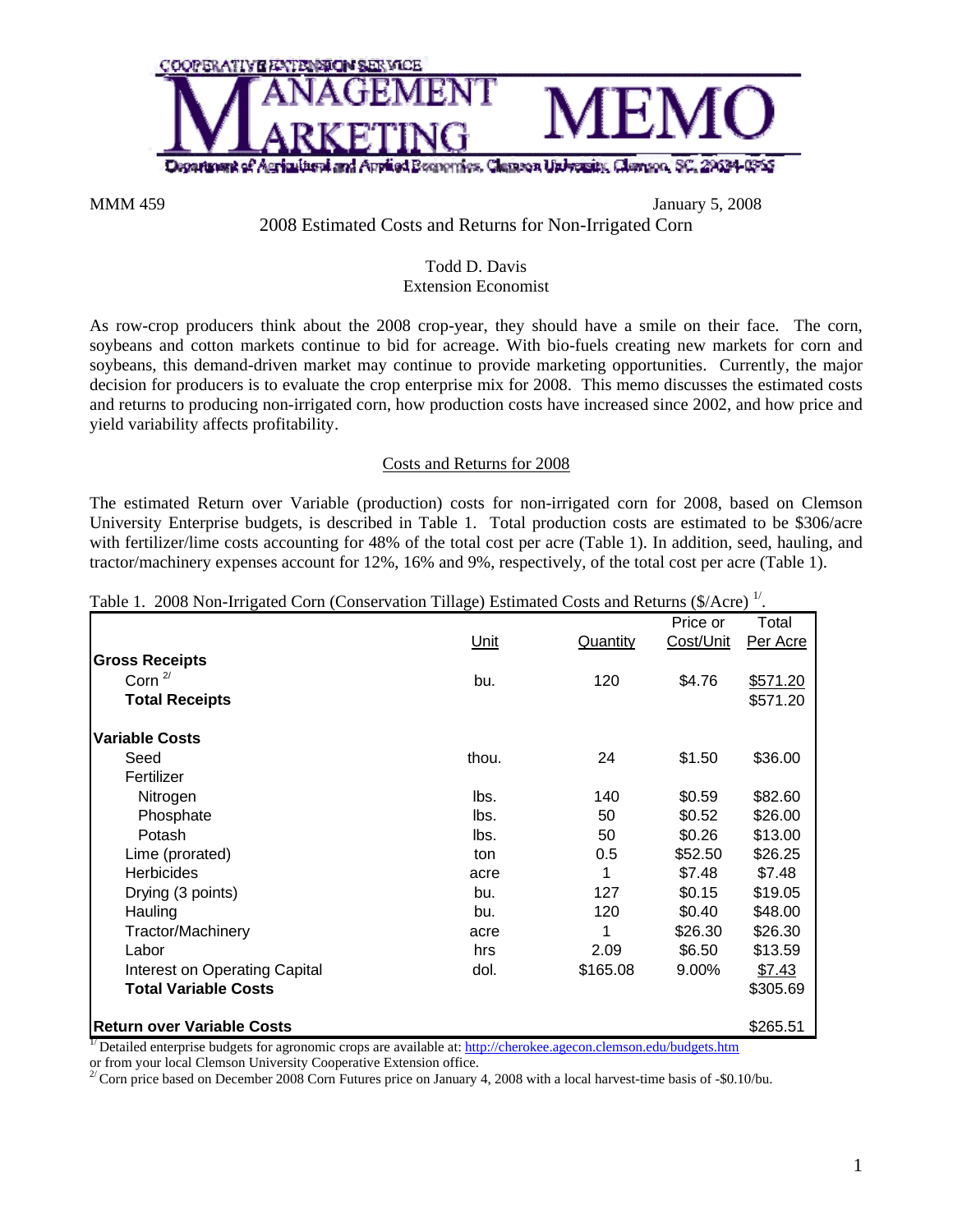The harvest cash price, based on the value of the December 2008 Corn Futures contract of \$4.86 and adjusted by an estimated harvest-time basis of -\$0.10, is estimated to be \$4.76 per bushel (Table 1). Given the revenue and cost estimates, the Return over variable costs for non-irrigated corn is estimated to be \$265 per acre (Table 1).

### Understanding the Increase in Production Costs

For long-term profitability, producers must continue to control costs. The production costs for non-irrigated corn from 2002 to 2008, based on Clemson University Extension enterprise budgets, are reported in Table 2. Variable costs have increased \$103/acre since 2002 with 67% of the increase occurring since 2005 (Table 2). As you would expect, the largest increase has been for fertilizer with nitrogen costs increasing \$36 per acre since 2002 (Table 2). The increased cost of fertilizer and lime accounts for 65% of the cost increase since 2002. Another large increase has occurred in hauling expense which has increased by \$30 per acre since 2002 (Table 2). The increase in hauling expense reflects the increase in the oil markets since 2003. Seed costs have also increased by \$12 per acre since 2002 (Table 2).

This cost information will help managers understand which cost items have increased the most and, in turn, which items to focus on when monitoring costs. It is important to remember that it is important to cut the nonnecessary expenses and to use inputs in a way to get the biggest return for the cost of the input. Therefore, sound management practices should be used when managing costs. For example, soil tests can be used to determine fertilization rates and increased scouting for weeds and insects can be used to monitor pesticide costs.

| DUDIIVID / IVIV.                   |          |           |          |          |          |          |
|------------------------------------|----------|-----------|----------|----------|----------|----------|
| <b>Variable Costs</b>              | 2008     | 2006-2007 | 2005     | 2004     | 2003     | 2002     |
| Seed                               | \$36.00  | \$35.76   | \$33.60  | \$30.00  | \$24.00  | \$24.00  |
| Fertilizer                         |          |           |          |          |          |          |
| Nitrogen                           | \$82.60  | \$77.00   | \$67.70  | \$59.97  | \$56.21  | \$46.39  |
| Phosphate                          | \$26.00  | \$17.50   | \$16.56  | \$14.89  | \$13.72  | \$12.78  |
| <b>Potash</b>                      | \$13.00  | \$14.50   | \$11.07  | \$8.28   | \$7.38   | \$7.62   |
| Lime (prorated)                    | \$26.25  | \$26.25   | \$15.85  | \$14.40  | \$13.70  | \$13.55  |
| <b>Herbicides</b>                  | \$7.48   | \$39.81   | \$35.83  | \$34.70  | \$34.73  | \$32.05  |
| Drying (3 points)                  | \$19.05  | \$16.51   | \$15.24  | \$12.70  | \$12.70  | \$12.70  |
| Hauling                            | \$48.00  | \$36.00   | \$30.00  | \$24.00  | \$18.00  | \$18.00  |
| <b>Tractor/Machinery</b>           | \$26.30  | \$21.50   | \$19.66  | \$17.99  | \$16.44  | \$16.04  |
| Labor                              | \$13.59  | \$13.59   | \$12.61  | \$12.54  | \$12.54  | \$12.54  |
| Interest on Operating Capital      | \$7.43   | \$9.56    | \$8.32   | \$7.35   | \$7.02   | \$6.65   |
| <b>Total Variable Costs</b>        | \$305.69 | \$307.97  | \$266.43 | \$236.81 | \$216.43 | \$202.32 |
| <b>Increase from Previous Year</b> |          |           |          |          |          |          |
| (\$/acre)                          | $-$2.28$ | \$41.54   | \$29.62  | \$20.38  | \$14.12  |          |

Table 2. Budgeted Production Costs from 2002 – 2008 for Non-Irrigated Corn with an Estimated Yield of 120 Bushels/Acre.

## How Risky is Non-Irrigated Corn in 2008?

Another question managers should consider when evaluating a crop enterprise is the risk of not covering variable costs. The Total Variable Costs for non-irrigated corn are estimated to be \$306/acre (Table 1). At an expected yield of 120 bu./acre, the break-even price for non-irrigated corn is \$2.55 per bushel. At this breakeven price, there will be just enough revenue to pay for the variable costs listed in Table 1. However, the breakeven price of \$2.55 does not pay for the cost of rented land or provide a return to fixed costs and management.

Table 3 describes the Return over Variable Cost for alternative prices and yields. Managers can use Table 3 to evaluate the risk of not covering variable costs of producing non-irrigated corn based on their own price and yield expectations. For example, at the price of \$3.75/bushel, there would be revenue available to pay for all